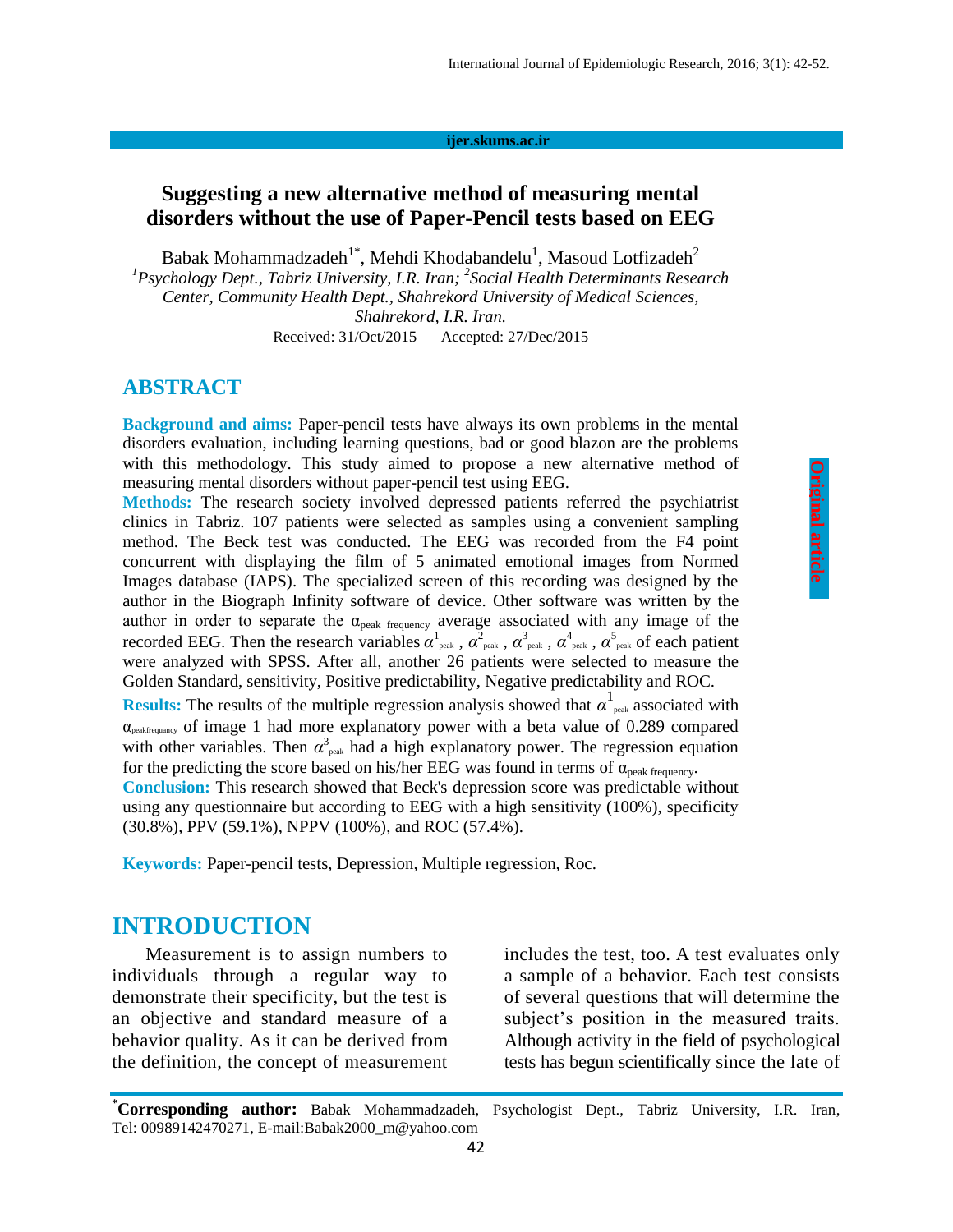the 19th century, but the idea of human knowledge to achieve different objectives existed since ancient times. For example, in the ancient Chinese empire the state organization's employees were tested every 3 years using oral exams, and the results of these tests were used as the criteria for performance evaluation as well as the employees' improvement. The first psychological test was literally the Intelligence Scale of Binet - Simon which was built in 1905 to measure the intelligence of children. For this reason, Binet is called the father of psychological tests. The emergence of psychological tests and activities thanks to the efforts of many scientists, including Fekhner, Wundt, Cattell, Galton and so on.<sup>1</sup> Due to the indefinite nature of mental disorders, their measurement is different from the physical disorders measurement; so, requires different measurement methods. Until now, psychologists and psychiatrists have been used widely the normalized Paper-Pencil test for this purpose. However, different problems such as learning the test, refusal the disease, good or bad blazon of oneself, and the resistance and other problems will result in new ways to enter this field, including other new methods which are computerbased tests. Computers have a large impact on the performance of the tests. One of the important assignments for these tests is the computer adaptive test. These tests are more consistent approaches to assess progress and viewpoints, and often 1, 2 or 3 small set of questions with an average difficulty is presented to the subjects to estimate the individual ability. Depending on the subject's answer to the question, the next question will be presented such that has the most coordination with his/her abilities. So, if all the questions were answered incorrectly, the next question arises easier. If all questions are answered

successfully, the next question or questions will be designed more difficult. If the question is answered correctly, another question with the same degree of difficulty is replaced as a marker. Marker question is a question that specifies the total power. Extensive researches have been conducted about the comparability of computer questionnaire with standardized one.

Wilson conducted an attitude test on 98 female students, both in computerized and paper-pencil methods. They demonstrated that the average and variances obtained by the 2 methods were comparable by modifying the methods.<sup>2</sup>

Helden and Hykman, developed the 2 methods, computerized and the paper-pencil, from Jenkins activity scale.<sup>3</sup> This scale is used to identify people with type A personality. 60 people participated in all forms of the test. The results suggested the comparability of variances, averages, test reliability and validity. Martin and Rush implemented Helden and Hykman method on Eysenck Personality Inventory and Carl depression rating.<sup>4</sup> Half of the subjects answered to the computerized questionnaire and the other half responded to the standardized questionnaire. The mean and standard deviation of 2 methods were comparable. Also, the researchers have studied the Neuro-psychological computer- adaptive tests. Pellegrino, compared a collection of 10 computer test of spatial abilities with Paper-Pencil tests.<sup>5</sup> The results showed that using computerized tests to spatial abilities can replace the standard paper-pencil tests. Furthermore, Pellegrino compared the Halsted computer-based classified test with the original one.<sup>5</sup> This test was conducted on a group of people with neuro-psychiatric deficits. Their report shows that the computer-based tests are similar to the Halsted standard test. However, there are some researches with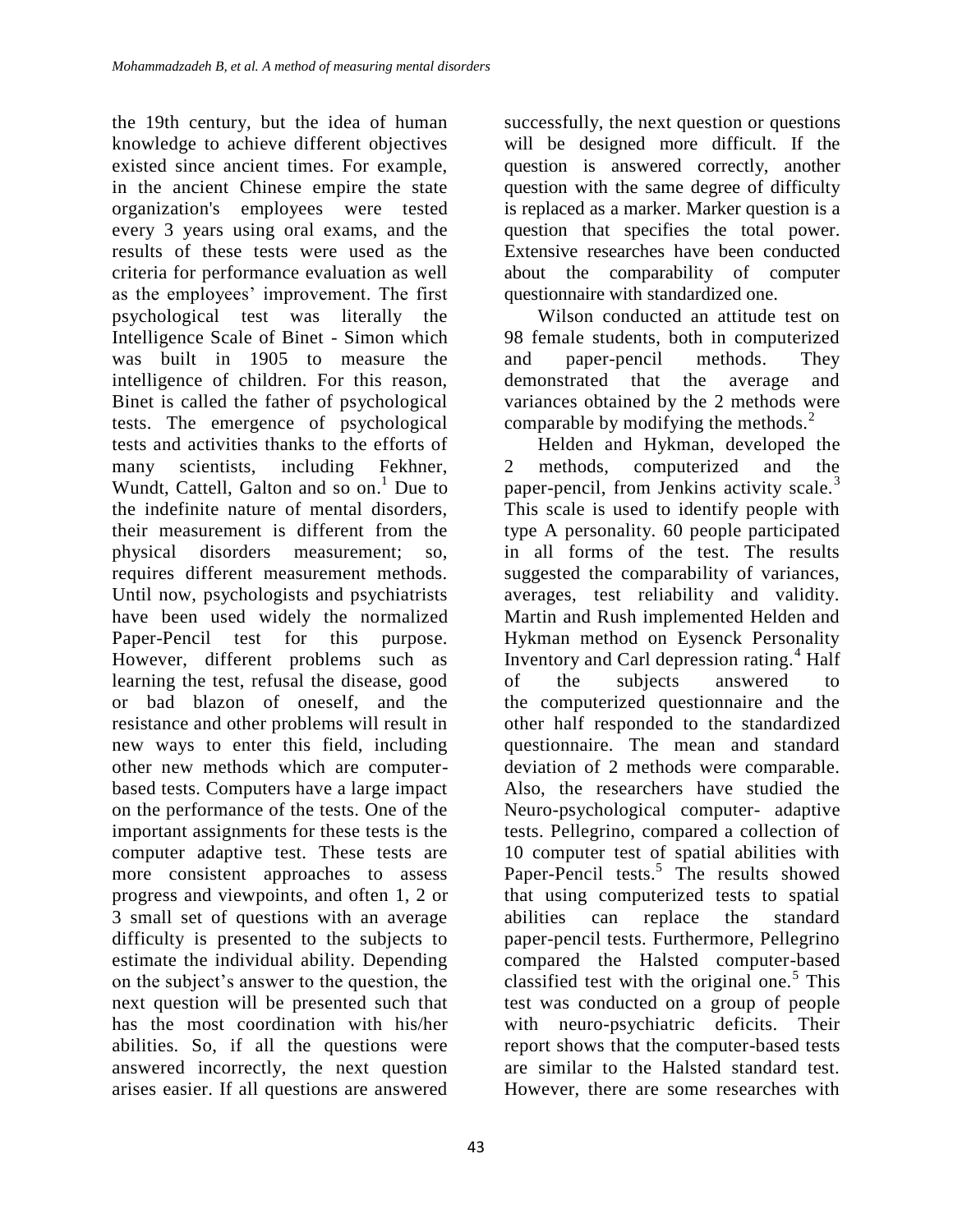confusing results. French and Beaumont, For example, reported a meaningful difference between the computerized and Progressive Matrices of standard tests and concluded that they couldn't be used interchangeably.<sup>6</sup>

In this study, we sought a new method did not face with these problems, but some studies have been started before us, including the extraction of an individual preference from his/her from EEG, which is in Neuromarketing area.<sup>7,8</sup>

Another similar study is called QEEGbased treatment in which the QEEG was used for treatment. QEEG is a diagnostic tool that analyzes brain waves from analog mode (EEG) to digital one. This makes the study of the electrical potentials resulted of the brain cell processes during mental activities possible (such as attention, memory, decision-making, etc.). QEEG also called brain map, displays the recorded electrical activity on the surface of the skull as a range of different colors that reflect the activity level of the brain cells in different parts. Among this type of studies, is the QEEG based OCD neurofeedback therapy or the treatment of personality disorders based on QEEG that use QEEG technology to apply more successful neurofeedback treatment of their patients. In the case of paper-pencil test is not conducted on subjects. But the weak point of the method that the present study makes up is the meaningful internal evaluation based on QEEG for a software such as Neuroguide that perform based on a normal curve and lacks of an external golden standard such as Beck test; so, the vacancy of the method appears even in QEEG-based treatment.

Another interesting series of studies compare an individual EEG by Paper-Pencil tests, as in the studies conducted by Merkelberch, Morris, and Horslnberg.<sup>9</sup>

So, according to the above, the aim of this study is to determine the degree of mental disorder based on the EEG. As demonstrated by previous findings in Neuromarketing, alpha peak frequency in F4 is the best parameter for the right-handed people to extract the Preference and emotions from EEG.<sup>7,8</sup> According to the Davidson there are 3 assumptions in the EEG of depressed and normal people: $10$ 

A) Right hemisphere alpha of the normal people is larger than their left hemisphere. This is different in depressed people; B) Alpha has a negative relationship with brain activity; C) The right and the left hemispheres which are associated with negative and positive emotions, respectively.

Therefore, in depression treatment when there is an asymmetry neurofeedback  $\alpha$  decreases in F3 and increases simultaneously in F4 when 2 channel assembly. Prefrontal cortex in neural networks involved in processing the mood and emotion. Furthermore, there are some differences between the 2 hemispheres in terms of positive and negative emotions. So, the right hemisphere involves more in negative emotions and the left hemisphere involves more in positive emotions. Numerous studies have shown that the dorsal lateral side of the left prefrontal cortex (DLPFC) becomes more active in positive emotions. The left DLPFC injury following stroke, trauma or epilepsy or depression is often associated with the right DLPFC, while the damage in the right DLPFC studies associated with elevated mood.<sup>11</sup>

It has been found that stimulation of DLPFC using direct current electricity is associated with a positive emotional changes.<sup>11</sup> Recent studies with the aim of changing the activity of the prefrontal cortex and balancing between left and right have shown the significant effects of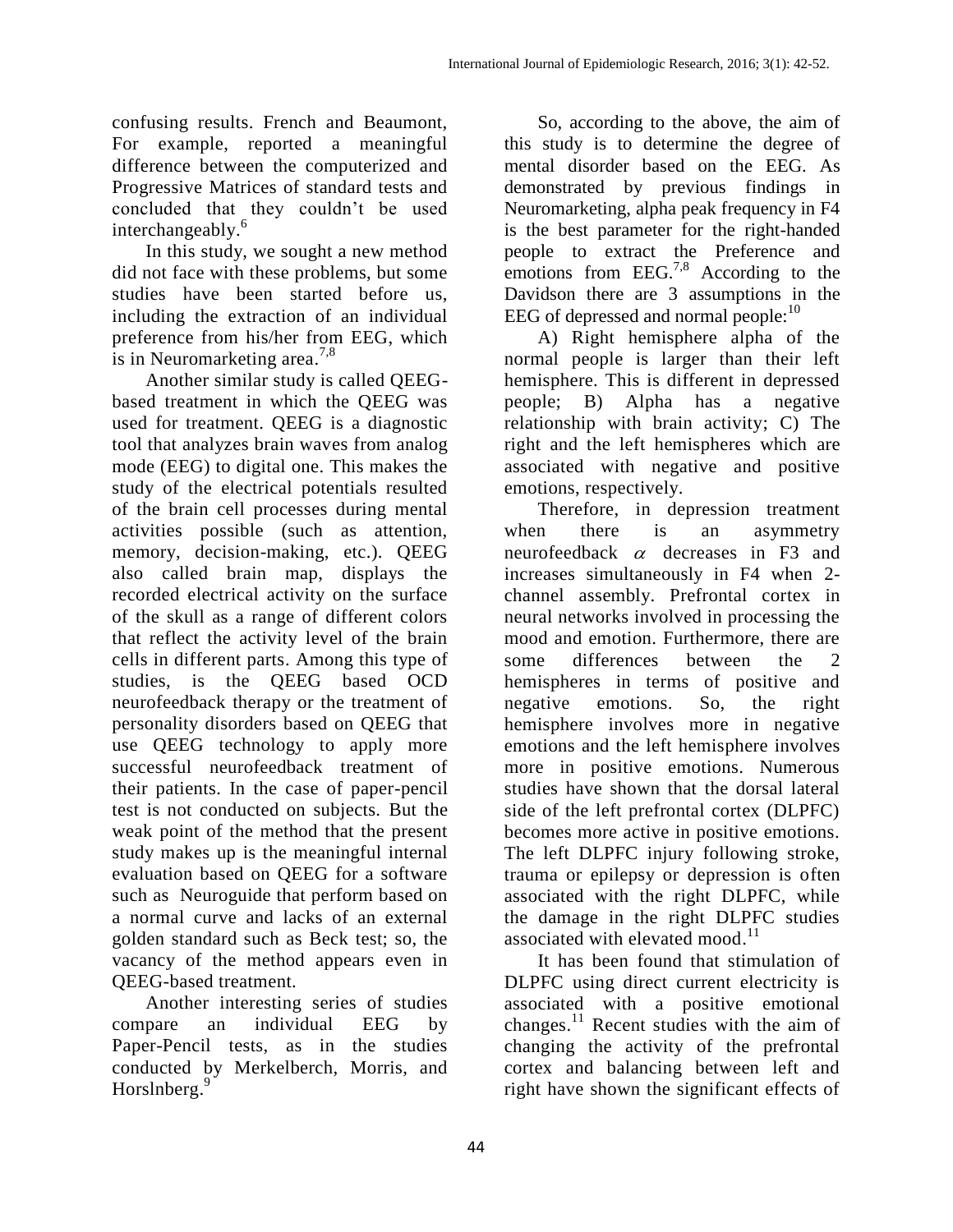TDCS on decreased symptoms of major depressive disorder.<sup>12</sup> Also, in confirming this assumption it must be said that SSRIs also reduce the alpha on F3.

# **METHOD**

The present study is a correlation one that has been conducted by the regression and correlation method. The data were collected in this field. This is a cross sectional as well as an applied study.

Because of a widespread of depression among people and the necessity of designing a methodology to eliminate the problems related to paper-pencil test, the disease (depression) was chosen for this case. The sample size consists of 107 subjects with convenience sampling methods who were introduced as a statistical sample of depression from Tabriz psychiatrists to the researcher. After the introduction and explanation the test process, the Beck test conducted on the subjects to assess baseline Depression.

In compliance with the professional ethics in referrals as well as at the top of the Beck questionnaire that was provided to patients, assured them that no electricity entered their body through the use of ProComm device electrode. Also, a written consent was received from each subject to conduct the test and publishes the results.

Research instruments in the present study consisted of Procomp Infinity to take EEG and the Beck depression inventory.

Beck depression inventory (version 2), (BDI.II): It consists of 21 questions and their answers are scored in the range of 0 to  $3<sup>13</sup>$ The inventory has a 71% correlation with Hamilton's depression scoring and the validity of a one-week retesting is 93%.

EEG device: in the present study a 2-channel device (Procomp 2, made by Thought Technology), with the frequency range from 0.5 to 40 Hertz was used. A sampling rate of 8 Hertz and a single– channel recording on the point F4 of the brain were used.



**Figure 1:** The displayed images in movie

Neurofeedback device (Procomp2 Infinity) was used to extract the traits from EEG as a device that displayed fife images selected from emotional images of global database to the user, and the EEG was recorded, concurrently. The necessary changes have been previously applied to fit its hardware and software to the researcher's

test. IAPS is a global database of emotional pictures on the web belonging to the University of California that has classified the images according to their emotional excitation power. 5 photos from 5 different categories and different emotional conditions were selected by researcher and a 40-second film was made of them.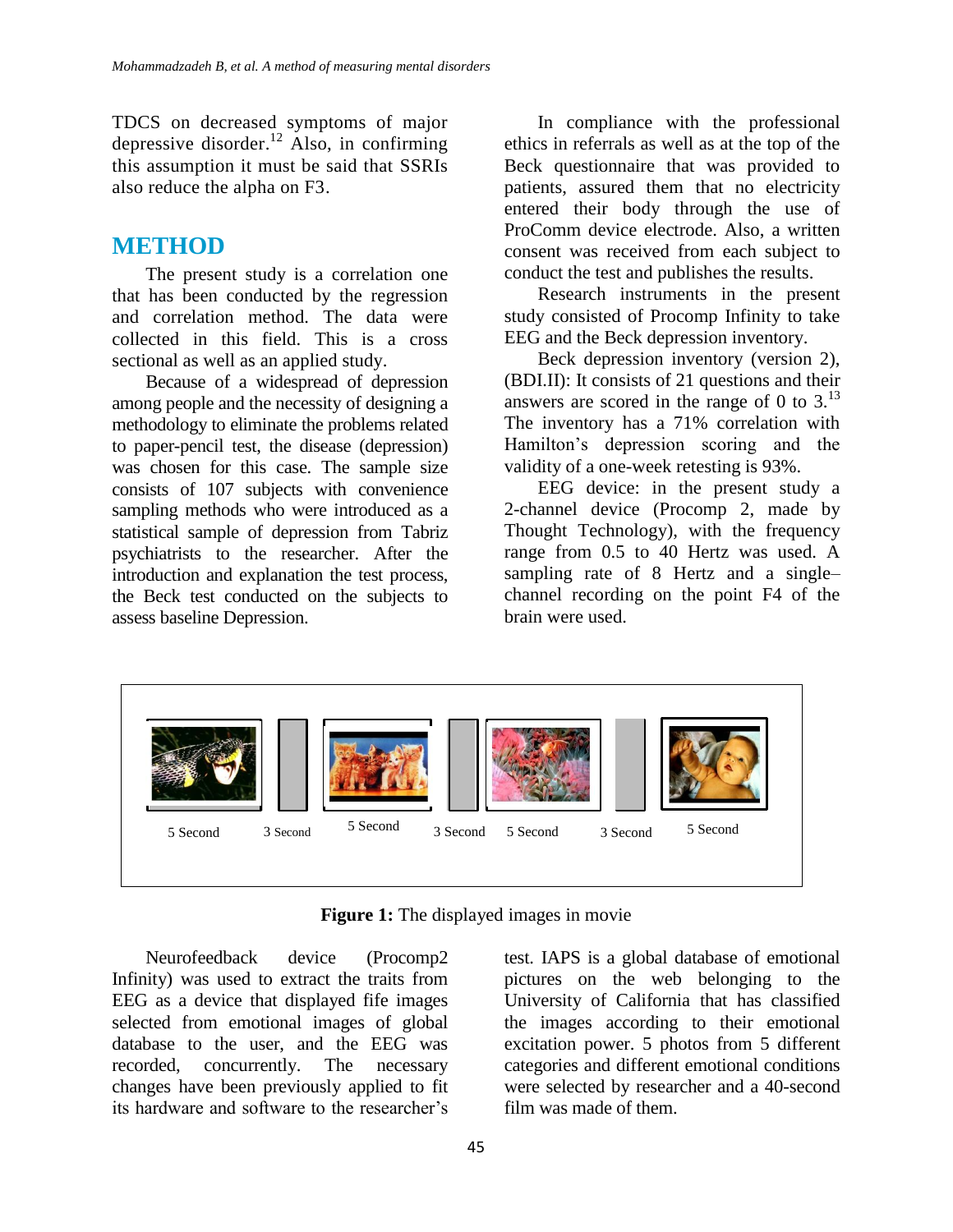Each image displayed for 5 seconds, then a neutral image for 3 seconds and again the next image until the end of the displaying. Finally, the individual EEG was recorded.

| Selected images from the IAPS global database and their properties |                      |                      |                      |                      |  |
|--------------------------------------------------------------------|----------------------|----------------------|----------------------|----------------------|--|
|                                                                    |                      |                      |                      |                      |  |
| Fear                                                               | Entertainment        | Nature               | Satisfaction         | Disgust              |  |
|                                                                    |                      |                      |                      |                      |  |
| Angry snake                                                        | <b>Happy Cats</b>    | Fish in the ocean    | Happy child          | Fly on the cake      |  |
| International                                                      | International        | International        | International        | International        |  |
| <b>IAPS No. 1052</b>                                               | <b>IAPS No. 1463</b> | <b>IAPS No. 1900</b> | <b>IAPS No. 2058</b> | <b>IAPS No. 7360</b> |  |

**Figure 2:** The displayed images and their IAPS number

The input of this model includes 5 extracted characteristics from EEG recorded from the F4 point of the brain of patients with depression which is called  $\alpha_{\text{peak}}$  frequency. The point, that is F4 and  $\alpha_{\text{peak}}$  was selected according to the previous studies. The data gathering screen which was conducted in Procomp Infinity (feedback device) is

observed in Figure 3. In right side, a film of 5 pictures is displayed and was seen via monitors in front of the subjects. On the left side the EEG and the Alpha peak diagram is seen. After the recording process from the Export Data (Figure 4) the Alpha peak of EEG is extracted. In fact, at this stage the analogues are changed to digital data.



**Figure 3:** The EEG recording window of Procomp infinity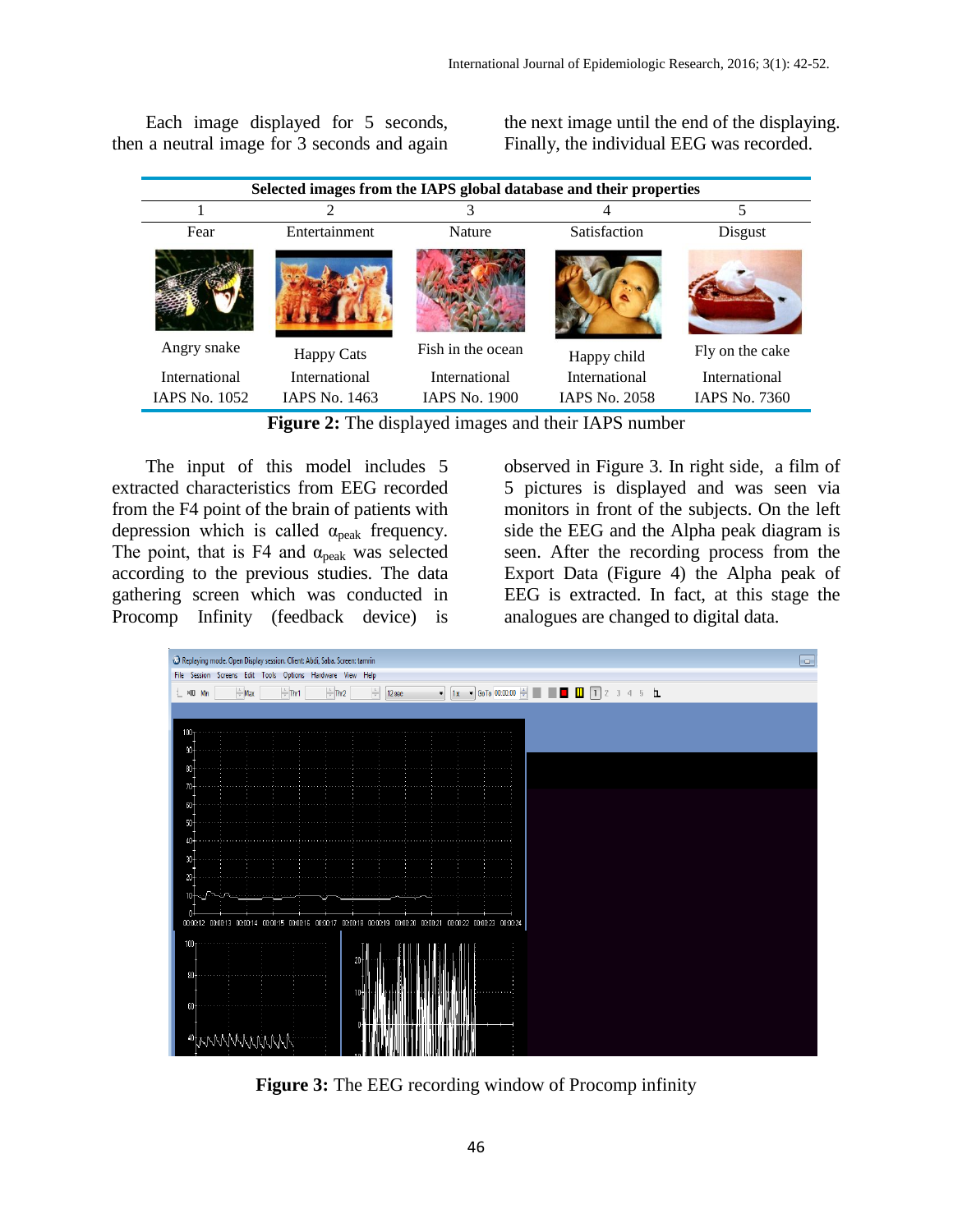| <b>Export Channel Data</b>  |                               |           |                                 |    |
|-----------------------------|-------------------------------|-----------|---------------------------------|----|
| Channel                     | <b>Channel Description</b>    |           | Sampling Rate                   |    |
| $P_1$                       | A: FFG                        | 256       |                                 |    |
| P 2                         | B: BVP                        | 256       |                                 |    |
| V 1                         | A: Low artifact IIR           | 256       |                                 |    |
| V <sub>3</sub>              | A: Wide band IIR              | 256       |                                 |    |
| V <sub>5</sub>              | A: Delta IIR                  | 256       |                                 |    |
| V <sub>7</sub>              | A: Theta IIR                  | 256       |                                 | 뉙  |
|                             | <b>Resampling Options</b>     |           |                                 |    |
| 2048                        | <b>@ 256</b>                  | <b>32</b> | 0 16                            | 08 |
|                             | <b>Start Time</b><br>00:00:00 |           | <b>End Time</b><br>00:00:45.500 |    |
| <b>Optional Columns</b>     |                               |           |                                 |    |
| <b>V</b> Export Header      |                               |           |                                 |    |
| Include Time Column (first) |                               |           |                                 |    |
| <b>Padded Data</b>          |                               |           |                                 |    |
|                             |                               |           |                                 |    |
|                             | Include Event Column (last)   |           |                                 |    |

**Figure 4:** The EEG data extraction window in the text format of Procomp Infinity software

A computer program written by the author divided the raw EEG to 5-bits, pieces of  $\alpha_{\text{peak}}^1$  and  $\alpha_{\text{peak}}^2$  and  $\alpha_{\text{peak}}^3$  and  $\alpha$ <sup>4</sup><sub>peak</sub>. and  $\alpha$ <sup>5</sup><sub>peak</sub>.

In this program, the alpha time series at peak frequency was read about each patient and the mean  $\alpha_{peak\ frequency}$  value associated with animated image inserts according to the table:

# **Table 1:** Times associated with the animated images

| Times associated with the<br>animated images | $a_{\rm peak}$ frequency<br>mean |
|----------------------------------------------|----------------------------------|
| $0$ to 5 seconds                             | $\alpha$ <sup>1</sup> peak       |
| 8 to 13 seconds                              | $\alpha^2$ <sub>peak</sub>       |
| 16 to 21 seconds                             | $\alpha$ <sup>3</sup> peak       |
| 24 to 29 seconds                             | $\alpha_{\rm \, \, peak}^4$      |
| 32 to 37 seconds                             |                                  |

Then, the average of  $\alpha_{\text{peak frequency}}$  was obtained at limits. Finally, the data entered into SPSS and multiple regression analysis was performed.

The reason for choosing F4 to scan: In a recent double-blind randomized controlled trial with sham (sham is similar to placebo that is used in interventions such as ECT in which the patient is connected to a power-off device) that was pointed out by Fregni, has been used in depression therapy and the results of this study showed significant effects of antidepressants after anodic polarization in the dorsa-lateral prefrontal  $\frac{1}{\text{cortex}-\text{accessories}}$  (DLPFC).<sup>14</sup> Paulo Sergio Boggio, compared 3 groups consisted of 40 patients with the major depression in a randomized double-blinded clinical trial.<sup>15</sup> Hamilton Depression Scale to measure the highest symptoms (HDRS) was observed in the group that received the DLPFC stimulation anode. The group had a 40%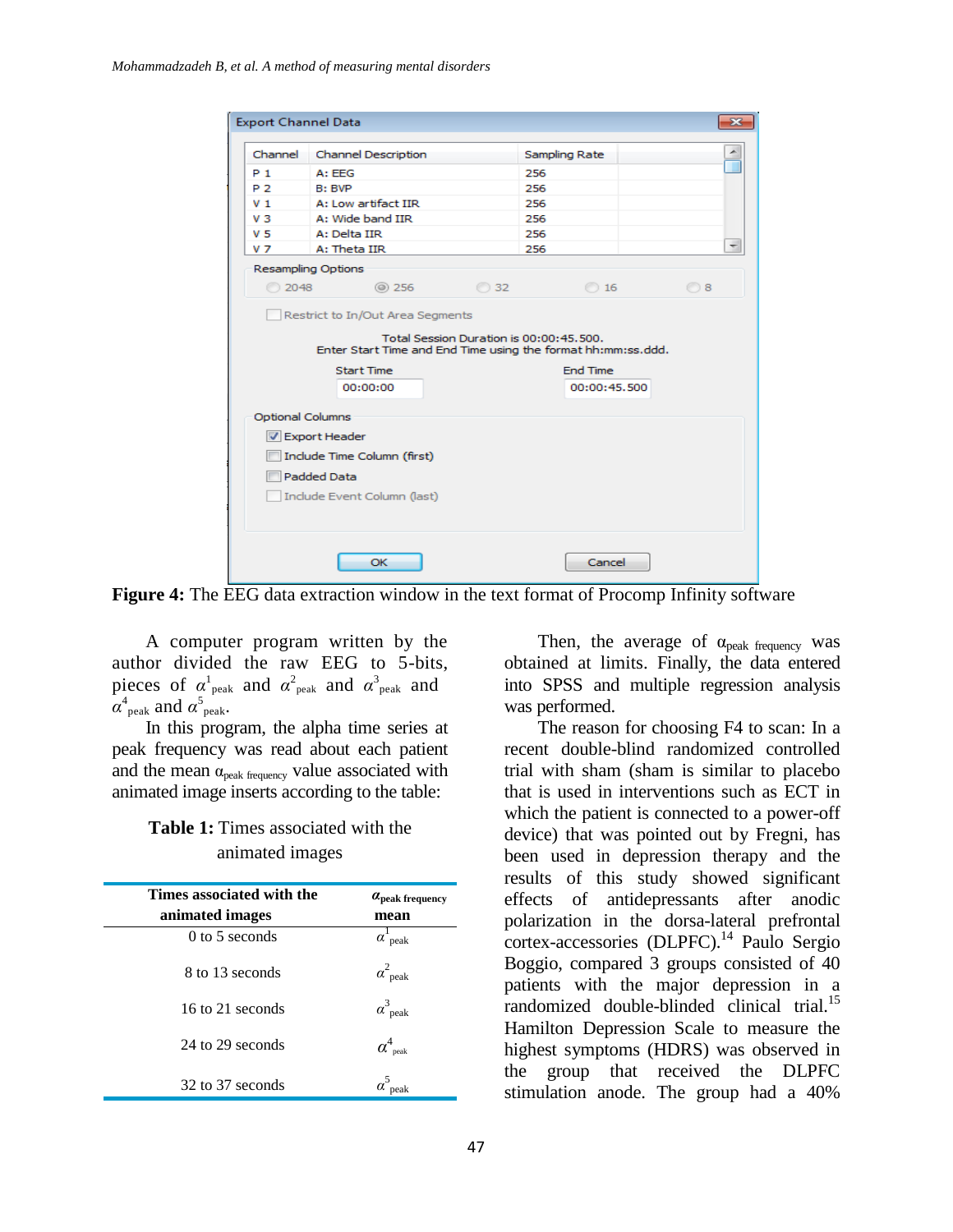reduction in symptoms, while a group in which the occipital electrodes were installed, demonstrated a 21% decrease and the control group had a 10 percent reduction. 5 patients had a full recovery in DLPFC group and no full recovery was observed in the 2 other groups. Antidepressant effect had remained one month after the last treatment in the DLPFC group. These findings should be confirmed and repeated by other centers.

In a multiple regression model, a set of independent variables was entered the equation to determine the coefficient of determination (R2) and the weight of each variable (Beta). Moreover, in order to determine the contribution of each variable to explain the dependent variable in the multiple regression technique Enter method is used. In this method the independent

variables entered simultaneously into the analysis and their effects on the dependent variable is determined.

Independent variables which were entered into a multivariate regression equation are:  $\alpha^1$ <sub>peak</sub> and  $\alpha^2$ <sub>peak</sub> and  $\alpha^3$ <sub>peak</sub> and  $\alpha_{\text{ peak}}^4$  and  $\alpha_{\text{ peak}}^5$ 

Multiple correlation coefficient R is equal to 0.823 and modified coefficient of determination  $(R^2)$  is 0.725 that is, 79.1% of depression changes relating to the understudied variables in this research. Thus, it can be said that the variables are important to explain how those involved in. To understand the significance of a regression equation, refer to the analysis of the regression variance table.

**Table 2:** Results of regression variance analysis

| <b>Model</b> | <b>Total squares</b> | Degree of freedom | <b>Average of squares</b> |       | <b>Significance level</b> |
|--------------|----------------------|-------------------|---------------------------|-------|---------------------------|
| Regression   | 13.967               | Q                 | 1.552                     | 8.752 | 0.000                     |
| Remaining    | 42.209               | 238               | 0.177                     |       |                           |
| Total        | 56.177               | 247               |                           |       |                           |

Based on the data of regression variance analysis the F-value is equal to 8.725. Due to the smaller significance level than the error level, the regression equation is approved thus; the observed determination coefficient of the regression equation is statistically significant. To

know which one of the variables is more important to explain the depression refers to the standardized beta coefficients table.

In the below table, the 4 understudied variables and the importance and influence of each of the variables of depression are shown.

| Models                                                                                                                       | Nonstandard coefficients |                         | Standard coefficients |          |       |
|------------------------------------------------------------------------------------------------------------------------------|--------------------------|-------------------------|-----------------------|----------|-------|
|                                                                                                                              | Beta                     | <b>Estimation error</b> | Beta                  |          |       |
| (Constant)                                                                                                                   | 45.135                   | 36.067                  |                       | 1.251    | 0.225 |
|                                                                                                                              | $-6.516$                 | 2.969                   | $-0.524$              | $-2.195$ | 0.040 |
|                                                                                                                              | $-1.077$                 | 3.235                   | $-0.075$              | $-0.333$ | 0.743 |
|                                                                                                                              | 9.133                    | 3.236                   | 0.591                 | 2.822    | 0.011 |
|                                                                                                                              | $-5.408$                 | 3.273                   | $-0.346$              | $-1.653$ | 0.114 |
| $\alpha^1_{\text{peak}} \ \alpha^2_{\text{peak}} \ \alpha^3_{\text{peak}} \ \alpha^4_{\text{peak}} \ \alpha^5_{\text{peak}}$ | 0.343                    | 3.375                   | 0.028                 | 0.129    | 0.899 |

**Table 3:** Estimate the regression coefficient of assumptions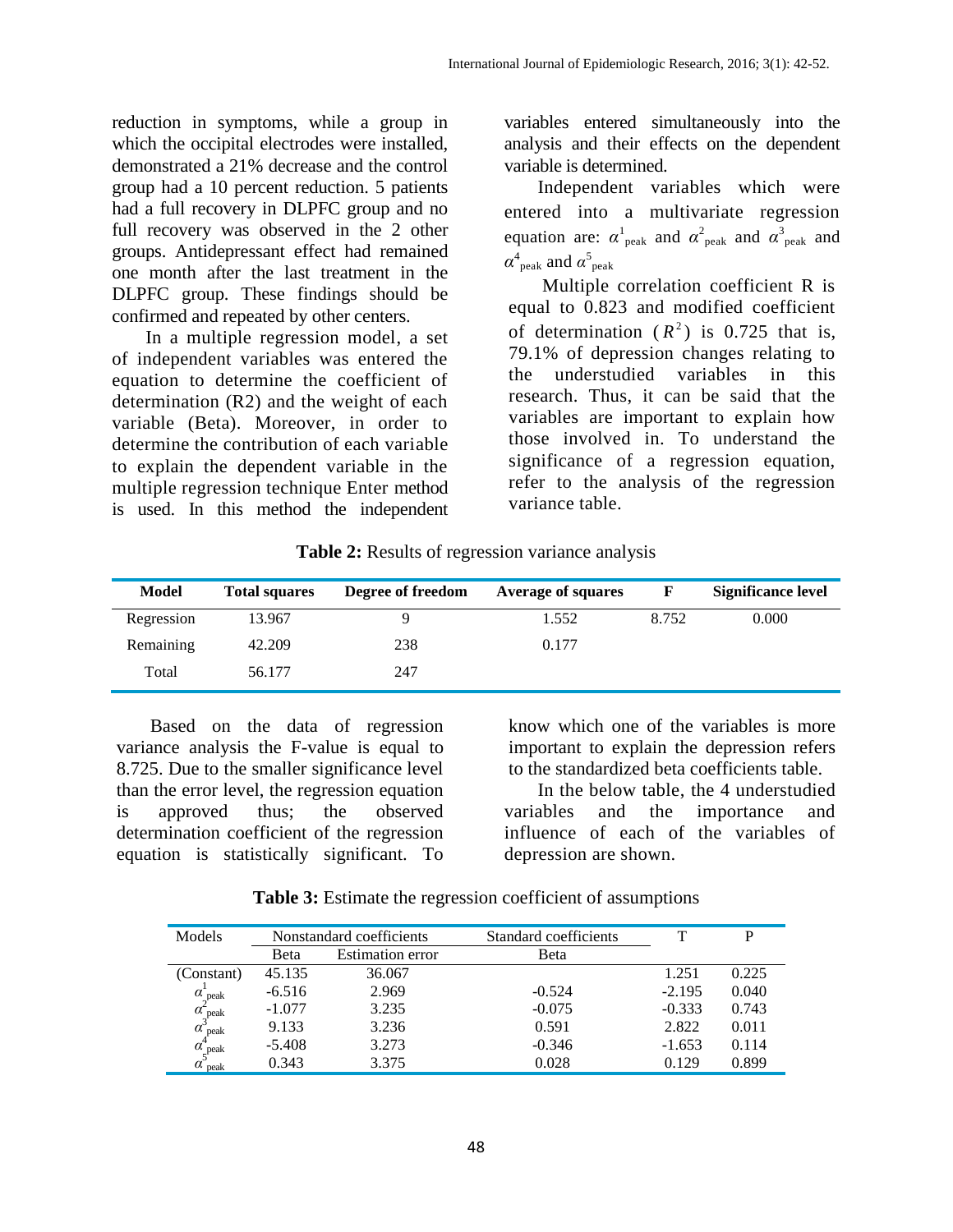### **RESULTS**

Given the significance of the model with P<0.0001 and F=8.752 on ANOVA test and relatively high power of the model  $R^2 = 79.1\%$ , only 2 variables out of 5 (ie, 2 images of 5) at P<0.05 were remained in the equation and considered significant and the others removed from the equation. Both variables ( $\alpha_{\text{peak}}^1$  and  $\alpha_{\text{peak}}^3$ ) and according to  $\beta$  had almost similar influence on the individual. So, regression equation of the Beck prediction from the individual EEG based on the first and third picture is as follows:

 $\text{Bek=}$ 6.516  $\alpha^{\text{l}}_{\text{peak frequency}}$  + 9  $\alpha^{\text{3}}_{\text{peak frequency}}$ 

The results of the present study as well as the regression analysis showed that the score of an individual depression without using a questionnaire and only based on EEG on F4 which is stimulated by the first and third images visually and real-time is predictable.

The diagnostic performance measures, including sensitivity, specificity, negative and positive predictability were calculated. The sensitivity is called the correct positives which were identified by the test; while, the property is called the ratio of the correct negatives identified by the test. The negative predictability shows the possibility of the absence of disease if the test result is negative. The positive predictability shows the possibility of the presence of disease if the test result is positive.

A group comprised of 26 patients was selected randomly to measure sensitivity, specificity, positive and negative predictability. The clinical psychologist's opinion was recorded as a golden standard via clinical interview and according to Beck's test for each patient's depression and its rate.

The regression equation obtained from 2,  $\alpha_{\text{peak}}^1$  and  $\alpha_{\text{peak}}^3$ , variables were used to calculate the values from the EEG. So, the

values of sensitivity, specificity, positive and negative predictability were obtained.

 $\text{Bek=} 6.516 \ \alpha^1_{\text{peakfrequency}} + 9 \alpha^3_{\text{peakfrequency}}$ 

The obtained values of sensitivity, specificity, positive and negative predictability were 100%, 30.8%, 59.1%, and 100% respectively. Therefore, considering the high sensitivity of the methodology, the test could identified correctly all the patients. The relatively modest value of specificity explains the modest power of the methodology in separating the healthy group. The area under the curve was 57.4% in terms of sensitivity and specificity:



**Figure 5:** Roc curve

# **DISCUSSION**

Paper-pencil tests have always its own problems in the mental disorders evaluation, including learning questions, bad or good blazon, the denial of disease and other problems, that they are the problems with this methodology. This study aimed to propose a new alternative method of measuring mental disorders without paperpencil test.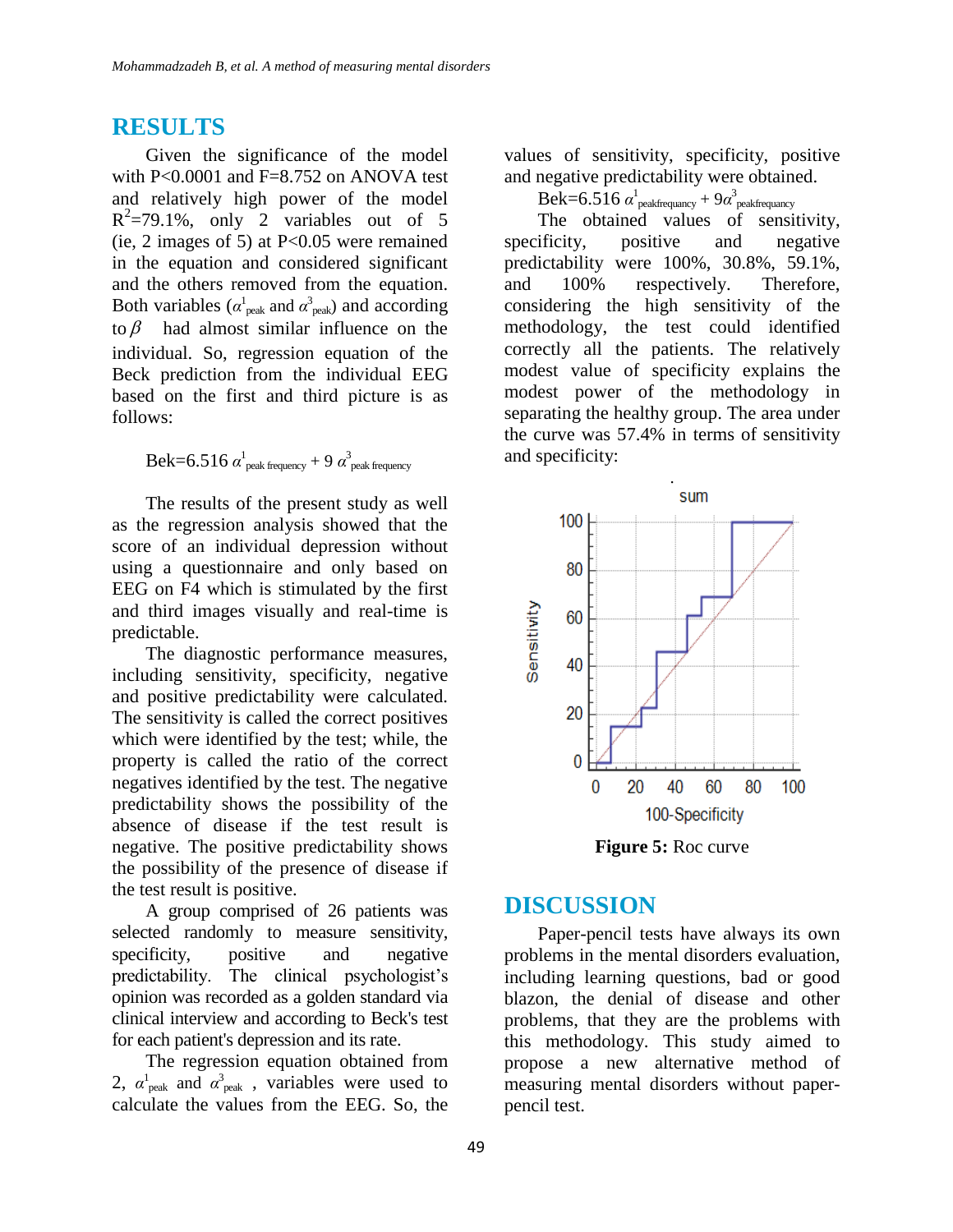Considering the limited access to the patients the available sampling method was used in which the subjects with an early detection of depression by a psychiatrist were introduced to a clinical psychologist to conduct Beck's test. The subjects also introduced to a researcher on Feb., Mar., Apr., and Mar. in 2015 to obtain the golden standard.

In a multiple regression model to predict the depression, with respect to the mentioned components, as well as determining the coefficient of determination (R2) and the weight of each variable (Beta) a set of independent variables was entered into the equation. The results revealed that  $\alpha_{\text{peak}}^1$  with β=0.591 was more determinant than other variables. This means that the more powerful  $\alpha$ <sup>1</sup><sub>peak</sub>, the more increased level of depression. Then  $\alpha_{\text{peak}}^3$  variable with  $\beta$ =0.521 had a more determinative than other variables. The obtained values of sensitivity, specificity, positive and negative predictability were 100%, 30.8%, 59.1%, and 100% respectively. Therefore, considering the high sensitivity of the methodology, the test could identify correctly all the patients. The relatively modest value of specificity explains the modest power of the methodology in separating the healthy group. The area under the curve was 57.4% in terms of sensitivity and specificity. Although the earlier studies on alpha peak frequency and recording have been conducted only on f4 point, this research generally is the first one of this kind in which the aim is psychological-clinical disorders rather than neuro marketing.

The present study is consistent with the in terms of the location of EEG scan at F3 or F4 in dorsa-lateral Prefrontal Cortex as well as the relevant component extraction of alpha peak frequency.<sup>7,8,10</sup>

Aurup and Akgunduz in their study "Preference Extraction from EEG" obtained an accuracy of 90% agreement in predicting the subject's emotional favors using alpha peak frequency of EEG which has been recorded from the  $f4$  point.<sup>7</sup> Aurup in another research called "Pair-Wise Preference Comparisons Using Alpha-Peak Frequencies" in which the recording process had been conducted to explain that low alpha peak of the F4 point suggested a stronger preference compared with another item. $\frac{8}{10}$  In the present study there is a strong relationship between alpha peak waves and the rate of depression.

# **CONCLUSION**

Considering the obtained results of this study it is recommended that when using this method for new depressed patients with the aim of predicting the Beck's depression score (without using paper-pencil test), it will be better to make a film of the first and third images:

| $\alpha_{1}$              | $\alpha_{3}$              |
|---------------------------|---------------------------|
| 1                         | $\mathcal{E}$             |
| <b>Nature</b>             | Fear                      |
|                           |                           |
| Angry snake               | Fish in ocean             |
| <b>International IAPS</b> | <b>International IAPS</b> |
| NO: 1052                  | NO: 1052                  |

**Figure 6:** Related pictures of significant  $\alpha_{\rm peak\ frequency}$  ( $\alpha_{\rm peak\ frequency}^1$  and  $\alpha_{\rm peak\ frequency}^3$ )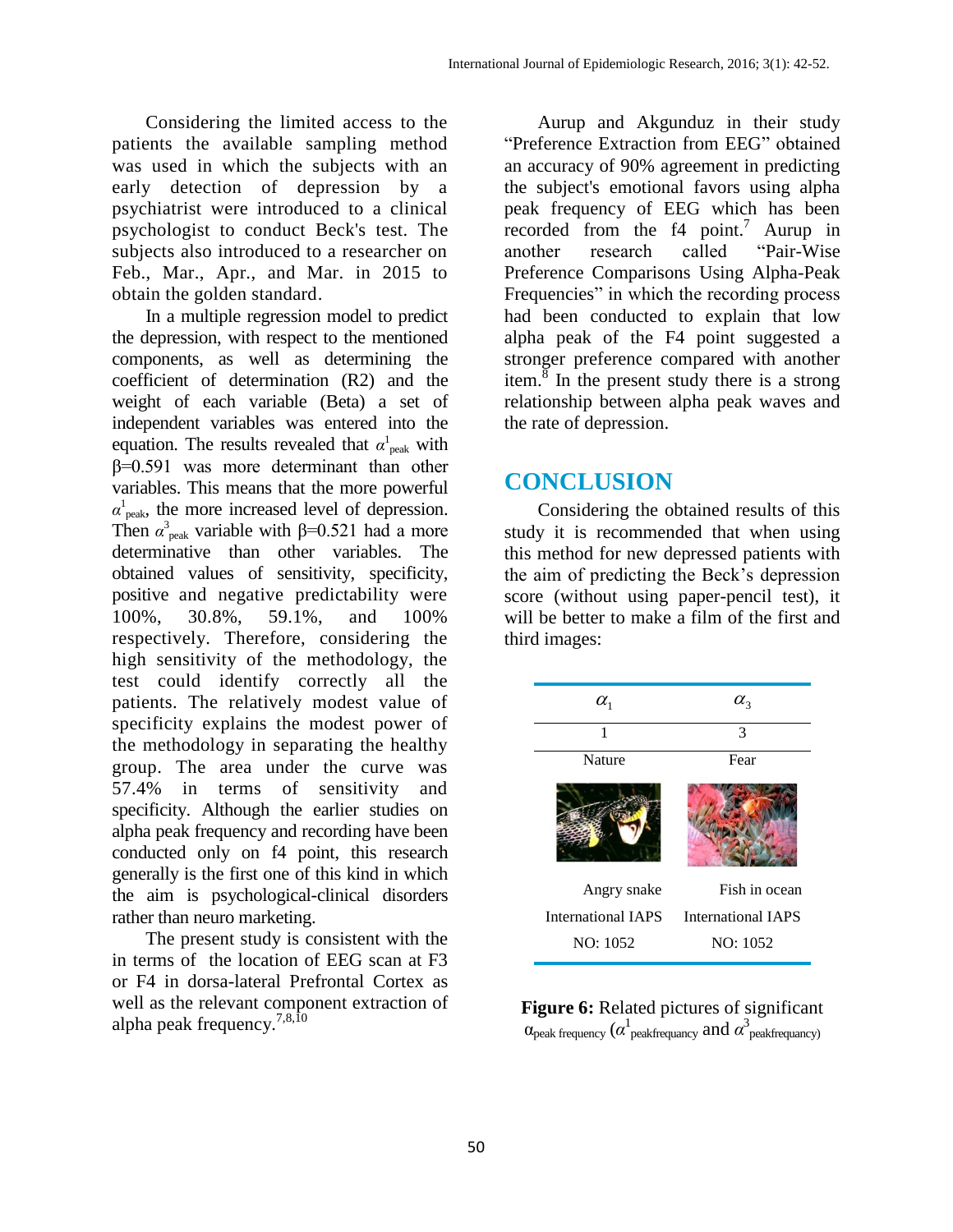

**Figure 7:** Initial scenario of pictures

Also, it is recommended to decrease the brain scan time from 40 seconds to 5 seconds  $+3$  neutral seconds  $+5$  animated seconds, that is 13 seconds and to create the following time stripe:



**Figure 8:** Final scenario of pictures

Considering the study conducted by Aurup and Akgunduz called "extraction of users' prefers from EEG", in which they obtained an accuracy of 90% agreement in predicting the subjects' emotional favors using alpha peak frequency of EEG which has been recorded from the f4 point as well as in the study conducted by Aurup called "Pair-Wise Preference Comparisons Using Alpha-Peak Frequencies", in which the recording process had been conducted explained that low alpha peak of the F4 point suggested a stronger preference compared with another item. In the present study, as well there is a strong relationship

between alpha peak waves and the rate of depression recorded from the F4 point.<sup>7,8</sup>

The present study can be the first step in the prediction and even the depression diagnosis using direct data of the brain without any questionnaire and even diagnosis by a specialist. Although there is a long way to that point, this type of studies show that it can be possible to move in this way and being closer to the aim by determining carefully the cerebral point, careful recording and data processing via effective instruments and methods.

# **CONFLICT OF INTEREST**

The authors declare no conflict of interest.

# **ACKNOWLEDGEMENT**

Special thanks to Psychiatrists who cooperated with us in patients' referral to conduct the present study, especially Dr. Majid Torabi.

# **REFERENCES**

1. Marks IM, Kenwright M, McDonough M, Whittaker M, Mataix-Cols D. Saving clinicians' time by delegating routine aspects of therapy to a computer: A randomized controlled trial in phobia/panic disorder. Psychol Med. 2004; 34(1):9-17.